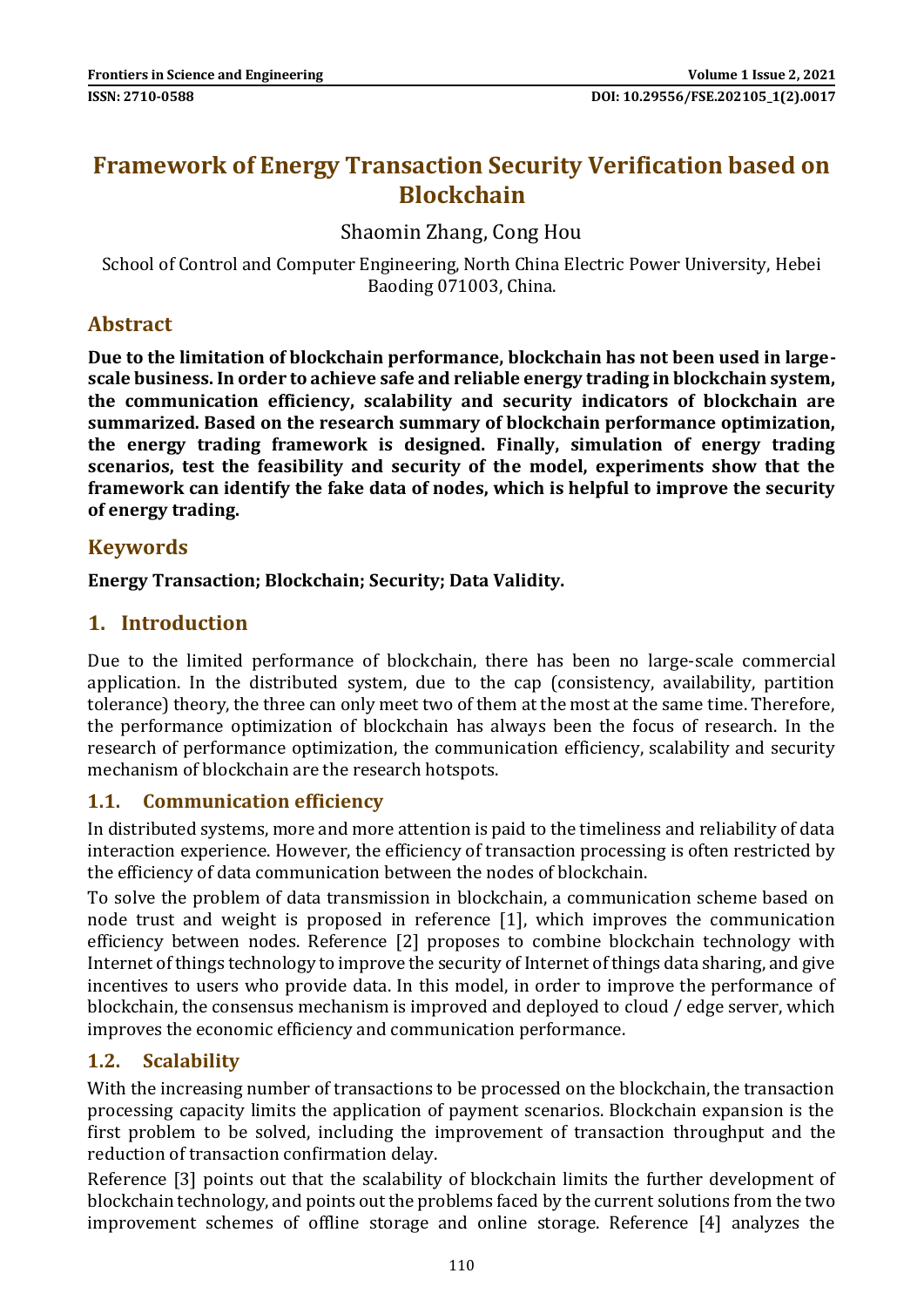scalability problem from three aspects: consensus mechanism, block and transaction. Reference [5] improves the scalability of blockchain based on fragmentation technology, predicts the size of the optimal fragmentation, and enhances the scalability and throughput of blockchain.

#### **1.3. Security**

In recent years, blockchain projects have been attacked many times, and smart contract vulnerabilities have led to the theft of trading platforms. In 2016, hackers used smart contract vulnerabilities to attack the Dao, a crowdfunding project of decentralized autonomous organization (DAO), resulting in the transfer of more than 3 million Ethernet coins. These attacks have aroused public doubts about the security of blockchain.

Reference [6] proposed the security objectives of blockchain, namely data security, consensus security, privacy protection and smart contract security, analyzed the common security problems of blockchain system, the threat of quantum computing to cryptographic algorithm, the loss of user's secret key, imperfect formal verification and other problems, and pointed out the common attack paradigms against blockchain system, For example, dictionary attack against user secret key, distributed denial of service (DDoS) attack against peer-to-peer network, and nothing at make attack against consensus mechanism. Reference [7] attacks BTC network through eclipse attack, quantifies the resources involved in the attack combined with probability analysis and Monte Carlo simulation, and puts forward corresponding countermeasures.

## **2. Methodology**

#### **2.1. Design of model framework**

According to the relevant technologies adopted by the energy blockchain, the model can be divided into five layers, namely: data layer, network layer, consensus layer, contract layer and application layer. This section will describe the improvement of each layer in detail.

Data layer: from Genesis block to the latest block, all energy trading information is stored through the data layer and connected through the chain structure. The data layer is the underlying data structure of the whole distributed energy data interchange model. In this model, the data layer includes distributed generation capacity data, transaction information data, user account information, hash value, timestamp, random number, etc. (as shown in Figure 1).



Figure 1. Data structure of energy blockchain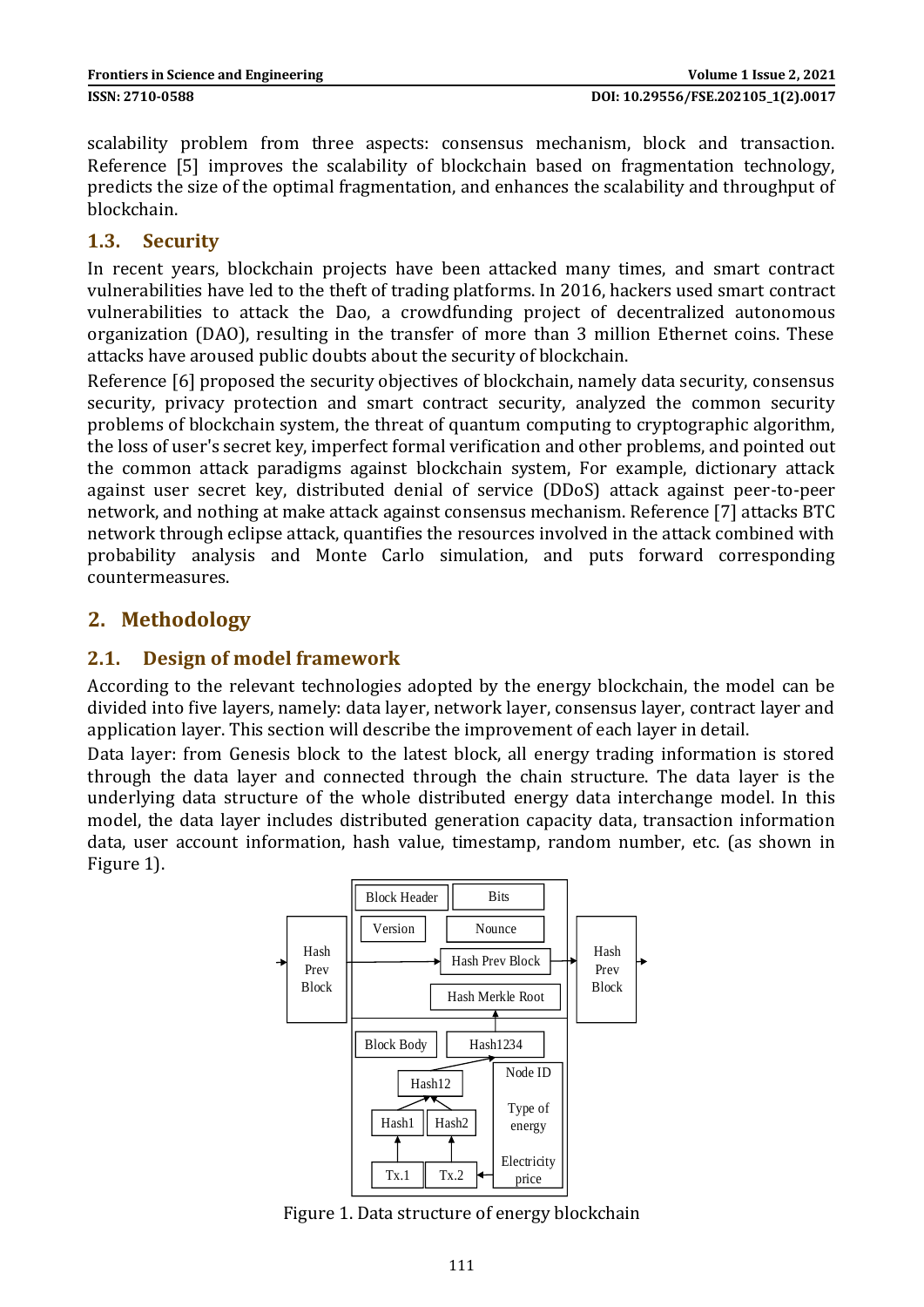Network layer: the model network consists of two aspects: the power network on the physical level and the blockchain network on the information level. Due to the characteristics of distributed generation, such as wide distribution, large base, easy to be affected by the environment, this model constructs the corresponding energy chain according to the different types of energy,in order to meet the requirements of system scalability and high transaction throughput, and realizes cross link transaction of heterogeneous energy data.

Consensus layer: consensus mechanism is the core of the whole model. Through the specified consistency protocol run by each node of the blockchain, the unified ledger can be achieved on the basis of certain fault tolerance. This consistency protocol is called consensus algorithm. In order to meet the requirements of transaction efficiency and security, this model is improved based on PoS and PBFT consensus mechanism. The data validity verification mechanism is introduced to improve the security of energy trading.

Contract layer: the smart contract allows transactions without endorsement from a trusted third party to achieve data traceability. Smart contracts with various functions can be designed according to the system requirements, such as user identity authentication smart contract, energy trading smart contract, power grid security check smart contract, etc. these smart contracts are deployed in the energy blockchain system, which can be automatically executed when the trigger conditions are met, without the intervention of intermediary agencies, reducing the impact of human factors on the system.

Application layer: energy blockchain system is closely connected with users through application layer, which is the window for energy blockchain system to provide various services. Through data visualization technology, a variety of decentralized applications (DAPP) can be installed on the user side, realizing the functions of complementary distributed energy and data interchange, which is convenient for users.

# **3. Results and discussion**

#### **3.1. Safety analysis**

Finally, in order to verify the feasibility of the mechanism described in this paper, this section in the laboratory environment, based on the vscode development tool, download the solid development plug-in, install node.js, and build the private chain based on the truffle framework. Trading smart contract is released to the private chain as an energy Internet power trading platform to simulate the energy Internet scenario for simulation test.

In the above experimental environment, the security is analyzed. Assuming that there are cheating nodes in the system, the fake energy transaction data is constructed in the block, and then the block containing the fake transaction is submitted to other nodes for verification. The submitted transaction data is shown in Figure 2.



Figure 2. Falsified transaction data

The honest node also maintains an account book containing global transaction data locally. When the honest node finds that the transaction data submitted by the cheating node is different from its own local data (the hash of the two transactions data can be compared through query), the honest node will actively send a message to other nodes to report the possible cheating behavior. The local energy trading data maintained by the honest node is shown in Figure 3.